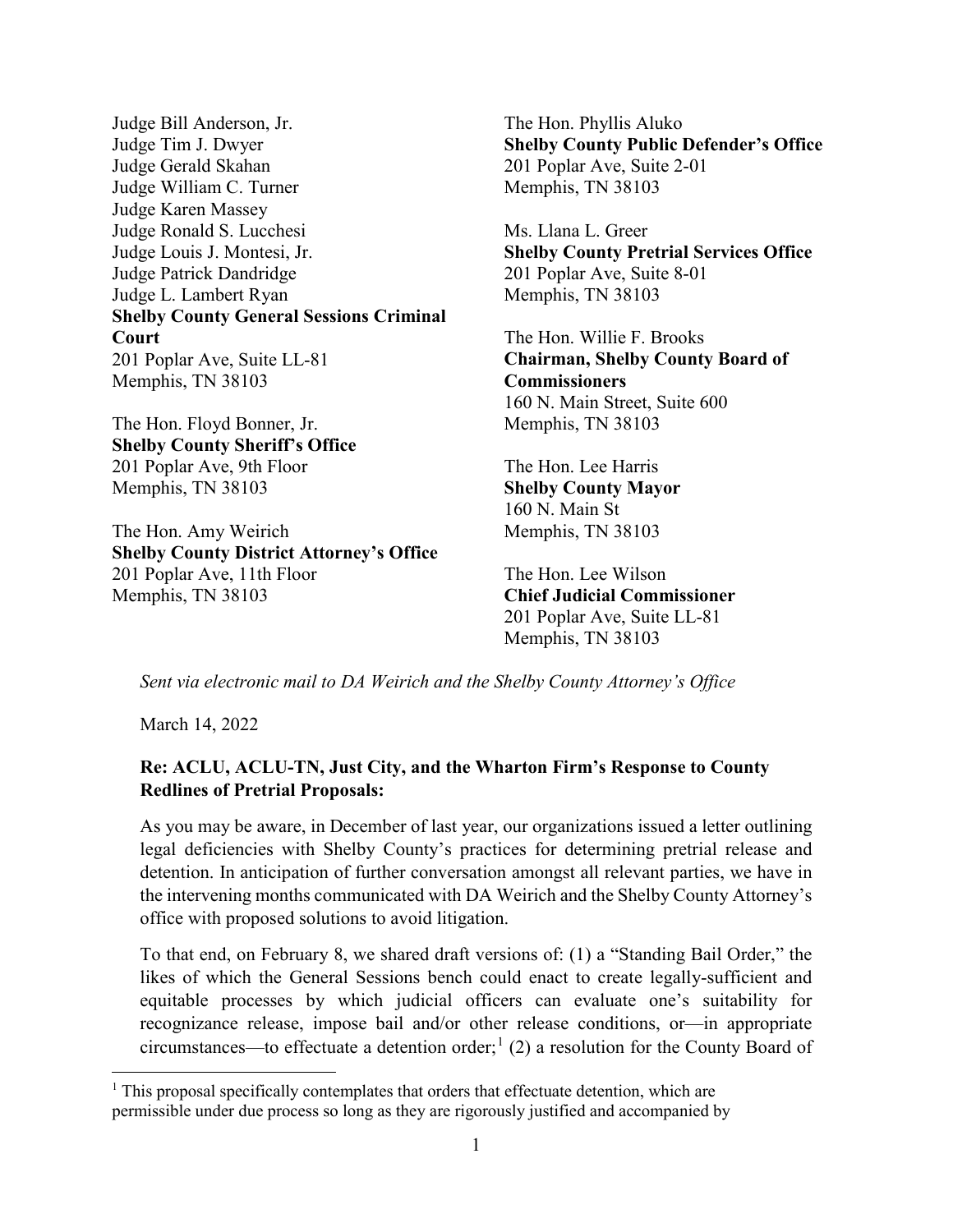Commissioners to consider, expressing goals for the pretrial process and exercising the Board's supervisory authority of the judicial commissioners program to ensure Shelby County's post-arrest practices are equitable, transparent, and comply with the law; (3) a document outlining proposed accompanying pretrial reforms to ensure the Pretrial Services Agency has sufficient resources and supports and that all persons eligible for release have the means to be successful; and (4) a handful of other supportive materials, including a letter of support from the Vera Institute and samples of reforms adopted by other jurisdictions. On March 3, the County Attorney shared redlined versions of the first two documents (Standing Bail Order and Resolution), to which we now respond. We have not heard from DA Weirich and assume, because the County Attorney does not represent the DA's office, that her office's position has not yet been expressed.

After reviewing the comments and redlines we received, our team has serious concerns that further conversation will not be productive. We were hopeful, given various public comments made by local officials that they are ready for a discussion about bail reform, that Shelby County officials were prepared to work together to build a constitutionally sufficient and successful pretrial justice system. Unfortunately, the responses we have received to date do not embody a willingness to meaningfully change current practices or to set goals to ensure the system is successful.

In the hope that we may yet come to ground about the kinds of reforms our team will need to see in order to hold off from filing litigation, we offer the following high-level principles and responses. We trust that this response will be shared by all addressees of this letter.

While we remain willing to negotiate with respect to the specific details of our original proposals, the principles emphasized below are non-negotiable for us. If we cannot reach agreement on these key principles, we do not see any utility in continuing to prepare for meetings in late April.

**We suggest finding time to meet via Zoom conference on April 6th, 8th, or the week of April 11, with counsel for all parties, representatives from the General Sessions Court, Public Defender's Office, and DA's office, and facilitation from the Justice Management Institute.** The purpose of this meeting would be to determine whether there is agreement on these core principles such that further discussions and negotiations should proceed. We request that the County cover the cost of JMI's time for such a meeting, which we anticipate requiring approximately three (3) hours.

## **A. The United States Constitution, and Not Simply Tennessee Statute, Governs the Decision to Incarcerate Someone Prior to Trial**

A number of the County Attorney's comments take issue with our proposal because in their view it goes beyond the scheme outlined in the Tennessee Code. However, our proposals are based not solely on Tennessee law, but also on the United States

l

sufficient procedural protections, would be achieved by setting an *unaffordable* bail, in order to be consistent with both federal law principles and the scope of the Tennessee right to bail.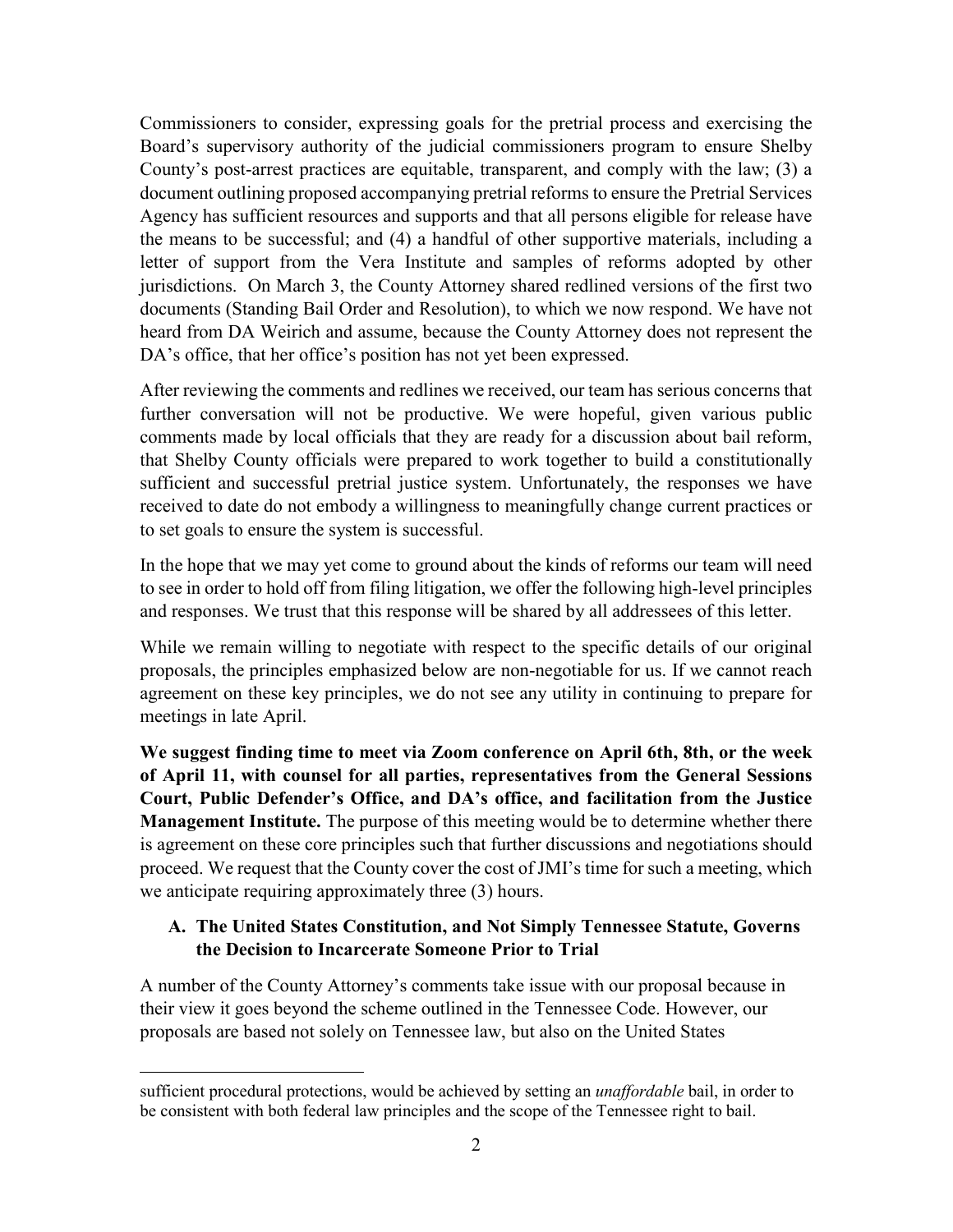Constitution, which requires that all persons be afforded due process and equal protection under the law. Our letter from December  $1<sup>st</sup>$  of last year and our materials point to a number of authorities for the constitutional principles that apply to the pretrial release or detention decision. *See, inter alia, Weatherspoon v. Oldham*, 2018 WL 1053548, at \*7 (W.D. Tenn. Feb. 2, 2018) (concluding Shelby County trial court erred by "focus[ing] solely on the statutory bail-amount factors at Tenn. Code. Ann. §40-11-118."). Local officials are required to uphold both state and federal law in the execution of their duties and are liable for violations of federal law.

### **B. A Money Bail Amount that an Individual Cannot Afford is the Equivalent of a Detention Order**

Some of the comments we received suggest a misunderstanding of a critical and central concept: imposing a secured bail requirement that an individual cannot afford to pay is the functional equivalent of detaining them pretrial. *See Hill v. Hall*, 2019 WL 4928915, at \*19 (M.D. Tenn. Oct. 7, 2019) ("[T]he setting of bail . . . that the defendant would be unable to post . . . clearly amounted to a de facto detention order…"); *Weatherspoon v. Oldham,* 2018 WL 1053548, at \*6 (W.D. Tenn. Feb. 26, 2018) (expressing the "general proposition" that "requiring money bail as a condition of release at an amount impossible for the defendant to pay is equivalent to a detention order, which is only appropriate when the state shows and the court finds that no condition or combination of conditions of release could satisfy the purposes of bail, to assure the defendant's appearance at trial or hearing and the safety of the public."); *United States v. Leathers*, 412 F.2d 169, 171 (D.C. Cir. 1969) ("[T]he setting of bond unreachable because of its amount would be tantamount to setting no conditions at all."); *State v. Brown*, 338 P.3d 1276, 1292 (N.M. 2014) (unattainable money bail is simply a "less honest method of unlawfully denying bail altogether"); *Brangan*, 80 N.E.3d at 963 (Unattainable money bail "is the functional equivalent of an order for pretrial detention."); *United States v. Mantecon-Zayas*, 949 F.2d 548, 550 (1st Cir. 1991) (safeguards required for *de facto* detention order same as transparent detention order); *Schultz v. State*, 330 F. Supp. 3d 1344, 1358 (N.D. Ala. 2018) ("unattainable bond amounts . . . serve as *de facto* detention orders for the indigent).

While, as discussed further below, pretrial detention can be justified in certain cases consistent with due process, to do so requires adequate procedural protections, an exploration of less-restrictive alternatives, and findings that detention is necessary. The U.S. Supreme Court has made clear that pretrial detention should be the "carefully limited exception" to the "norm" of release. *United States v. Salerno*, 481 U.S. 739, 755 (1987).

This straightforward principle is the basis for our proposals requiring a determination of each individual's ability to pay a sum of bail. This is also why we delineated between orders of affordable and unaffordable bail: one functions to release the individual, the other to detain. Contrary to the County's indication, we do not suggest that judicial officers evaluating appropriate conditions of release (including bail) ignore other factors in calibrating appropriate release orders. Rather, we suggest the County acknowledge the reality that an order that functions to release and an order that functions to detain are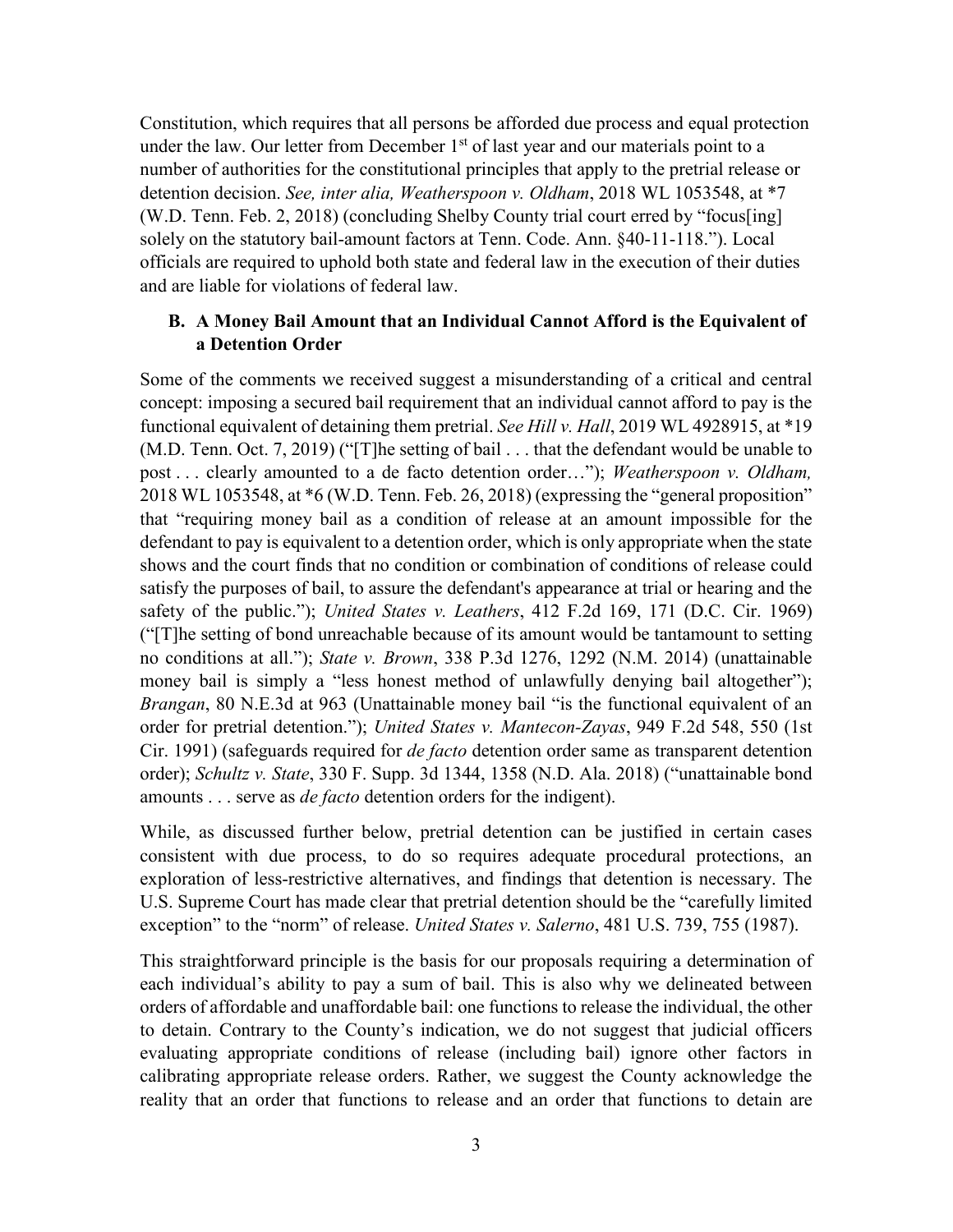meaningfully different and require different justifications and protections in order to be constitutionally sound.

# **C. It is Unconstitutional to Detain Someone Simply Because They Cannot Afford a Sum of Money**

This is not controversial and is outlined in a number of the materials we have produced to date. Because it is unconstitutional to detain someone due only to their inability to pay, and because—as discussed below—orders that serve to detain require sufficient justification to be legal, it is essential that judicial officers actually *know* whether or not they are detaining someone. The most common way to achieve this safeguard is through an ability to pay determination, which we have suggested and which should not be especially burdensome in Shelby County, given Pretrial Services officers already interview nearly all arrestees coming into the jail. A number of jurisdictions have incorporated models to assess a person's real ability to pay a sum of money, and we have recommended that Shelby County work with the Vera Institute to implement a version of their Ability to Pay Calculator, which Vera is willing to offer and assist with at no cost.

## **D. Due Process Requires that Pretrial Liberty be Determined at a Real Hearing with a Robust Evidentiary Standard**

Consistent with the Fourteenth Amendment, Shelby County may not continue to detain people on money bail amounts they cannot afford without a true hearing. It is a core tenant of due process that the government cannot deprive someone of their bodily liberty without adequate justification.<sup>[2](#page-3-0)</sup> Procedural safeguards are required to protect against systemic deprivations of this right.

l

<span id="page-3-0"></span><sup>2</sup> The Supreme Court has long recognized that "[f]reedom from bodily restraint has *always* been at the core of the liberty protected by the Due Process Clause." *Foucha v. Louisiana*, 504 U.S. 71, 80 (1992) (emphasis added) (citing *Youngberg v. Romeo*, 457 U.S. 307, 316 (1982)); *accord Zadvydas v. Davis*, 533 U.S. 678, 690 (2001). Consistent with these foundational cases, the Court reaffirmed the importance of what it identified as the "fundamental" interest in pretrial liberty in *Salerno*, holding that, as a "general rule," "substantive due process" prohibits "detain[ing] a person prior to a judgment of guilt in a criminal trial." 481 U.S. at 749–50; *see also Lopez-Valenzuela v. Arpaio*, 770 F.3d 772, 780– 81 (9th Cir. 2014) (en banc) (collecting cases finding that *Salerno* "involved a fundamental liberty interest and applied heightened scrutiny"); *Caliste v. Cantrell*, 329 F. Supp. 3d 296, 310 (E.D. La. 2018) (Arrestees have "fundamental right to pretrial liberty."); *State v. Wein*, 417 P.3d 787, 791 (Ariz. 2018) (Pretrial liberty is "fundamental right" that may only be infringed "in appropriate and exceptional circumstances," where the "government's interest" "outweigh[s] an individual's strong interest in liberty.") (citation and quotation marks omitted); *Brangan v. Commonwealth*, 80 N.E.3d 949, 961 (Mass. 2017) ("The Fourteenth Amendment . . . establish[es] a fundamental right to liberty and freedom from physical restraint that cannot be curtailed without due process of law.").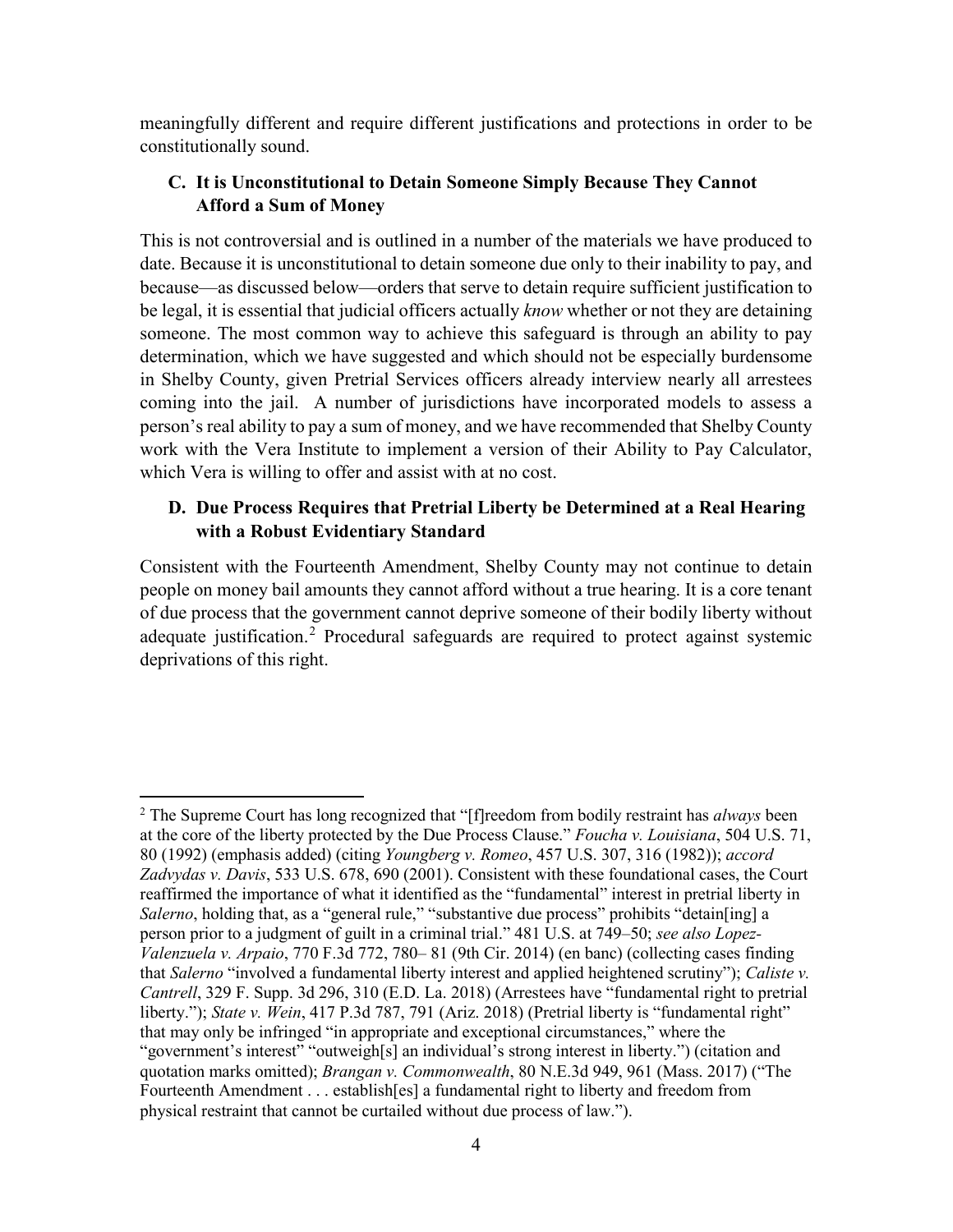Most courts to examine the question have held that the judicial decision to release or detain<sup>[3](#page-4-0)</sup> (which a bail decision entails, because those who cannot afford the bail amount set will be detained) must be accompanied by the following procedural protections:

- A robust bail hearing held within a reasonable period of time of arrest, which is presumptively within [4](#page-4-1)8 hours<sup>4</sup>;
- Notice of one's bail hearing, including the stakes of the hearing and what will be considered; [5](#page-4-2)
- An opportunity to be heard at a hearing, including to present evidence and cross-examine any government witnesses;<sup>[6](#page-4-3)</sup>

 $\overline{\phantom{a}}$ 

<span id="page-4-0"></span> $3$  As noted below, our original proposal is to create two-hearing model. Under our model, we are open to discussing the possibility that defense counsel need not be present at initial hearings where a judicial commissioner either orders an individual's release or sets the case on for a further determination with respect to bail. This would reduce the administrative burden of the actual release/detention hearings, where it is essential that counsel be made available.

<span id="page-4-1"></span><sup>4</sup> *See Torres v. Collins*, No. 2:20-CV-00026-DCLC, 2020 WL 7706883, at \*12 (E.D. Tenn. Nov. 30, 2020); *Valdez-Jimenez v. Eighth Jud. Dist. Ct.*, 460 P.3d 976, 987 (Nev. 2020); *Schultz v. Alabama*, 330 F. Supp. 3d 1344, 1360 (N.D. Ala. 2018); *Walker v. Calhoun*, 901 F.3d 1245, 1266–67 n. 11 (finding that ability to pay determinations as part of bail setting are "presumptively constitutional" if made within 48 hours of arrest.").

<span id="page-4-2"></span><sup>&</sup>lt;sup>5</sup> "[N]otice is essential to afford the prisoner an opportunity to challenge the contemplated action and to understand the nature of what is happening to him." *Vitek v. Jones*, 445 U.S. 480, 496, 100 S.Ct. 1254, 63 L.Ed.2d 552 (1980) (citing *Wolff v. McDonnell*, 418 U.S. 539, 564, 94 S.Ct. 2963, 41 L.Ed.2d 935 (1974) ). Notice must be tailored, "in light of the decision to be made, to 'the capacities and circumstances of those who are to be heard,' to insure that they are given a meaningful opportunity to present their case." *Mathews v. Eldridge*, 424 U.S. 319, 349, 96 S.Ct. 893, 47 L.Ed.2d 18 (1976) (quoting *Goldberg v. Kelly*, 397 U.S. 254, 268-69, 90 S.Ct. 1011, 25 L.Ed.2d 287 (1970) ). *See also Torres* at \*11; *Schultz v. Alabama*, 330 F. Supp. 3d 1344,1368 (N.D. Ala. 2018); *Caliste v. Cantrell*, 329 F. Supp. 3d 296, 312 (E.D. La. 2018).

<span id="page-4-3"></span> $6$  A criminal defendant's opportunity to be heard is a "fundamental requirement of due process.]" *Mathews*, 424 U.S. at 333. *See also Torres* at \*11; *Valdez-Jimenez v. Eighth Jud. Dist. Ct.*, 460 P.3d 976, 987 (Nev. 2020); *Schultz v. Alabama*, 330 F. Supp. 3d 1344, 1374 (N.D. Ala. 2018); *In re Kenneth Humphrey*, 482 P.3d 1008 (Cal. 2021); *Caliste v. Cantrell*, 329 F. Supp. 3d 296, 311 (E.D. La. 2018), *Bearden v. Georgia*, 461 U.S. 660, 672 (1983), and *Cain v. City of New Orleans*, 281 F.Supp.3d 624, 652 (E.D. La. 2017)).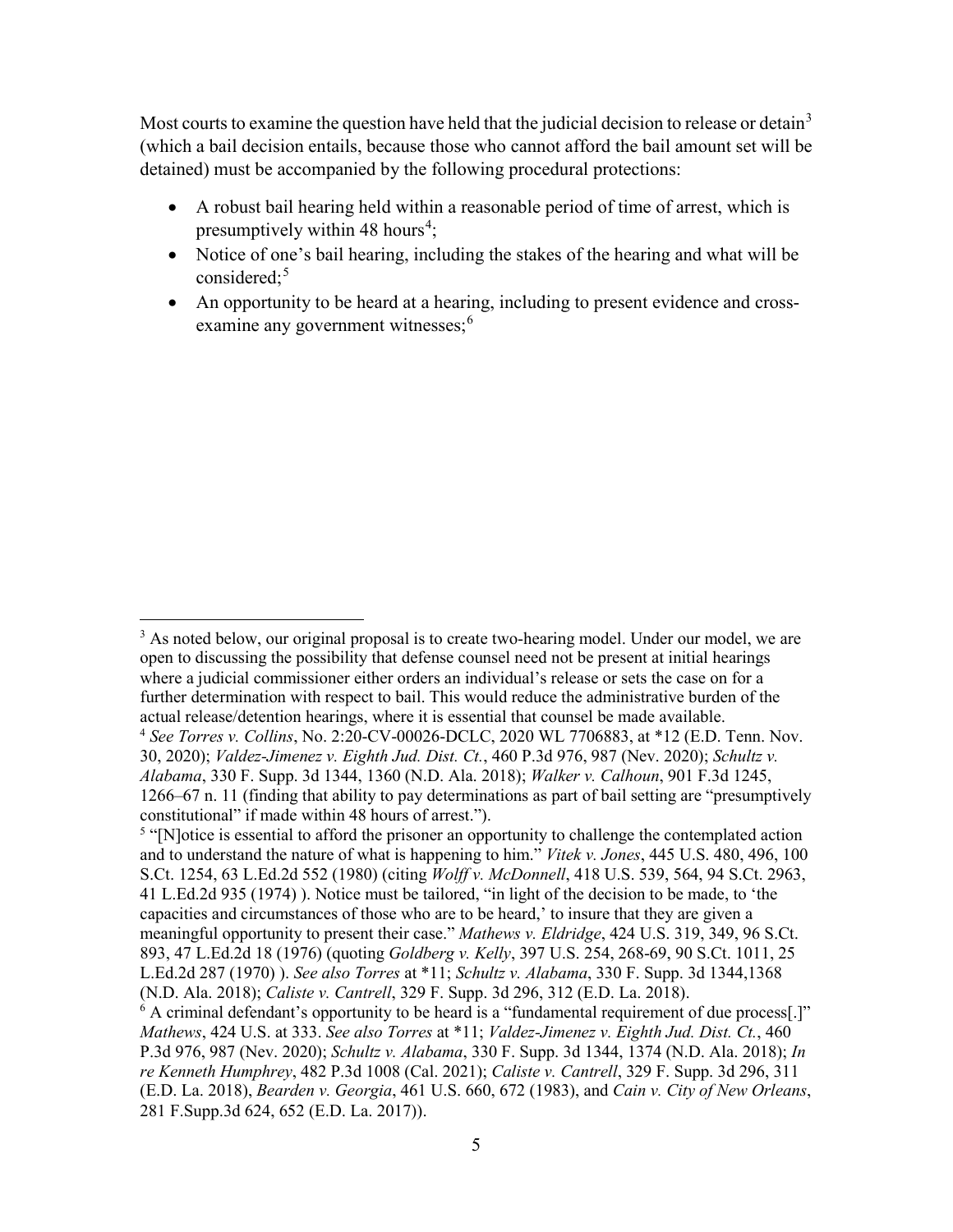- An evidentiary standard<sup>[7](#page-5-0)</sup> by which the government must justify detention<sup>[8](#page-5-1)</sup> (including on an unaffordable bail), generally "clear and convincing evidence"; [9](#page-5-2)
- Counsel available for the arrested person;  $10$

l

• An inquiry into, and factual findings that address, the arrestee's ability to pay;<sup>[11](#page-5-4)</sup>

<span id="page-5-2"></span><span id="page-5-1"></span> $8$  A number of comments from the County Attorney seem to object to the state carrying this burden, but it is our understanding that the County Attorney does not represent the DA's office. We will await a position from the DA on this issue. Further, while it is our position that the correct burden is clear and convincing evidence, even the *Weatherspoon* case accepting a lower preponderance standard agreed that the burden to justify detention rests with the government.  $9$  The County's comments question the legal support for this standard, which we have provided and emphasize here, but also notably do not express any objection to the standard in terms of its administrability. Elsewhere, the County seems to confuse the proposed standard as though it imposes an obligation that arrested persons produce evidence. This is not the case: any infringement of a fundamental right such as the right to pretrial liberty must be justified by the government. The originally-drafted proposed Standing Bail Order encompassed the appropriate placement of the burden by emphasizing that arrestees and their counsel carry no burden to produce evidence in the absence of a showing by the government. Notably, *Weatherspoon* failed to consider binding and consistent U.S. Supreme Court precedent holding that clear and convincing is the appropriate standard whenever the personal interest at stake is "particularly important" and "more substantial than mere loss of money." *Santosky v. Kramer*,455 U.S. 745, 756 (1982). Further, the only pretrial detention scheme to be evaluated by the U.S. Supreme Court was considered adequate in part because under federal practice "[i]n a full-blown adversary hearing, the Government must convince a neutral decisionmaker by clear and convincing evidence that no conditions of release can reasonably assure the safety of the community or any person." *Salerno*, 481 U.S. at 750. Decisions since *Weatherspoon* have rightly found that clear and convincing evidence is the required standard, *see, e.g. Schultz*, 330 F. Supp. 3d at 1372; *Caliste,* 329 F. Supp. 3d at 315.

<span id="page-5-3"></span><sup>10</sup> *Torres* at \*13 ("Simply put, an arrestee has a right to representation at a bail hearing or at an initial appearance hearing that also constitutes a bail hearing."); *Booth v. Galveston*, 352 F. Supp. 3d 718, 738 (S. D. Tex. 2019) ("There can really be no question that an initial bail hearing should be considered a critical stage of trial" such that counsel must be provided.); *Caliste*, 329 F. Supp. 3d at 315 (E.D. La. 2018).

<span id="page-5-4"></span><sup>11</sup> *Torres* at \*13; *Rodriguez v. Providence Cmty. Corr., Inc.*, 155 F. Supp. 3d 758, 2015 WL 9239821, at  $*6-*9$  & n.10 (M.D. Tenn. 2015) (enjoining state policy requiring monetary payment for probationers to obtain release pending a revocation hearing "without an inquiry into the individual's ability to pay the bond and whether alternative methods of ensuring attendance at revocation hearings would be adequate"); *Jones v. The City of Clanton*, 2015 WL 5387219, at \*2 (M.D. Ala. Sept. 14, 2015) (holding that the "use of a secured bail schedule to detain a person after arrest, without an individualized hearing regarding the person's indigence and the need for bail or alternatives to bail, violates the Due Process Clause of the Fourteenth Amendment"); *Williams v. Farrior*, 626 F. Supp. 983, 985 (S.D. Miss. 1986) ("[I]t is clear that a bail system which allows only monetary bail and does not provide for any meaningful consideration of other possible alternatives for indigent pretrial detainees infringes on both equal protection and due process requirements."); *Buffin v. City & Cty. of San Francisco*, 2018 WL 424362, at \*7 (N.D.

<span id="page-5-0"></span><sup>&</sup>lt;sup>7</sup> "The function of a standard of proof, as that concept is embodied in the Due Process Clause and in the realm of factfinding, is to instruct the factfinder concerning the degree of confidence our society thinks he should have in the correctness of factual conclusions for a particular type of adjudication." *Addington v. Texas*, 441 U.S. 418, 423, 99 S.Ct. 1804, 60 L.Ed.2d 323 (1979) (internal quotation marks and citation omitted).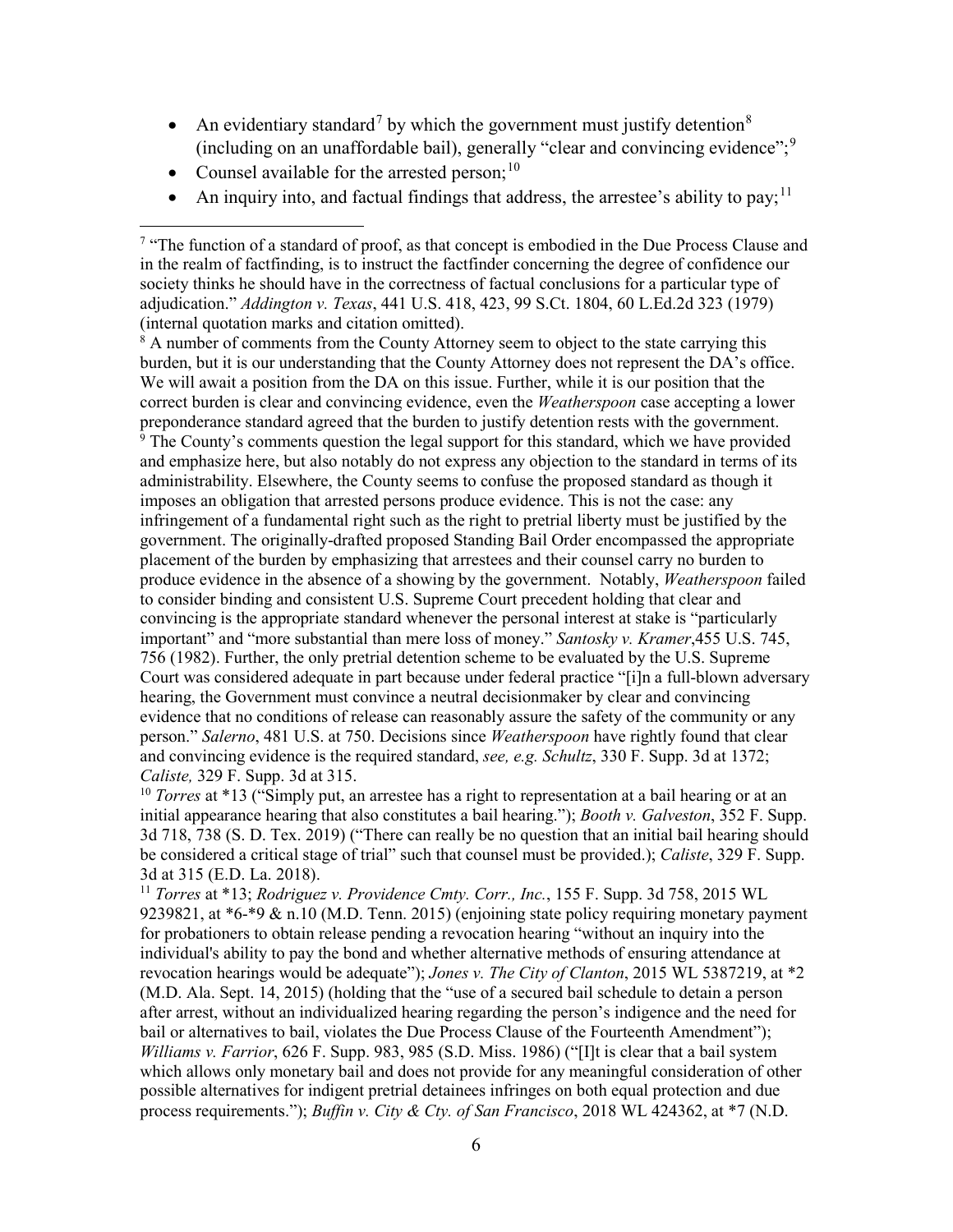- Meaningful consideration of alternative conditions of release;<sup>[12](#page-6-0)</sup>
- Oral or written explanation of the bail decision, including the rationale for the decision and factual findings;<sup>[13](#page-6-1)</sup> and
- An opportunity to appeal

While some of the specifics of a hearing system such as scheduling, recording, and which judicial officers preside can be negotiated, in our view Shelby County officials must be willing to adopt true bail hearings to bring the current system into compliance with federal law.[14](#page-6-2)

## **E. Shelby County Officials Should Commit to Practices That Comply with Federal Law and Promote Fairness, Efficiency, and Success**

We remain hopeful that local officials will see our invitation to engage as an opportunity, not simply to remedy the legal deficiencies in the existing system, but also to incorporate practices that will make the system work better for all and save the County millions in taxpayer dollars. Numerous jurisdictions have undertaken the kinds of reforms we hope Shelby County will embrace: decreasing detention and increasing the kinds of effective,

<span id="page-6-2"></span><span id="page-6-1"></span><sup>13</sup> *Torres* at \*13; *Goldberg*, 397 U.S. at 271, 90 S.Ct. 1011 (due process generally requires the decision maker to "state the reasons for his determination and indicate the evidence he relied on, though his statement need not amount to a full opinion or even formal findings of fact and conclusions of law"); *Holley v. Seminole Cty. Sch. Dist.*, 755 F.2d 1492, 1499 (11th Cir. 1985) ("It serves as a bulwark to our procedural due process review, in that a decision without basis in fact would tend to indicate that the procedures, no matter how scrupulously followed, had been a mockery of their intended purpose—rational decisionmaking."); *Caliste*, 329 F.Supp.3d at 311, 2018 WL 3727768, at \*9 (finding that *Salerno*, *Bearden*, and *Turner* demonstrate "the Supreme Court's emphasis on the due process requirements of an informed inquiry into the ability to pay and findings on the record regarding that ability prior to detention based on failure to pay").  $14$  Our original proposal suggested a two-hearing model, as recommended by the Uniform Law Commission. Essentially, arrestees would appear first before a judicial commissioner, who would evaluate the individual for (1) recognizance release, and then (2) conditions of release. Those ordered released would be done with the process at this stage. However, at the initial hearing, the government would be empowered to bring a motion to set unaffordable bail (functionally to detain), if the government has a good faith basis to believe the individual poses an unmanageable risk of danger or flight if released. If granting such a motion, the judicial commissioner would then set an individual on for a further proceeding to evaluate whether unaffordable bail, i.e. detention, is necessary (we suggested having General Sessions Judges preside over this more fulsome hearing, but this can be the subject of further discussion). This model has the benefit of enabling the County to streamline hearing resources, i.e. because only a limited class of persons identified as particularly risky would require a full-blown bail hearing with evidence. We sense that this two-step model was not well understood by the County Attorneys.

 $\overline{\phantom{a}}$ Cal. Jan. 16, 2018); *In re Kenneth Humphrey*, 482 P.3d 1008 (Cal. 2021); *Caliste v. Cantrell*, 329 F. Supp. 3d 296, 313 (E.D. La. 2018).

<span id="page-6-0"></span><sup>12</sup> *See supra* note 11; *see also Weatherspoon* (Shelby County trial court violated due process by failing to consider non-monetary release options before imposing unaffordable bail, and by imposing unaffordable bail without determining that no other combination of conditions would be adequate).